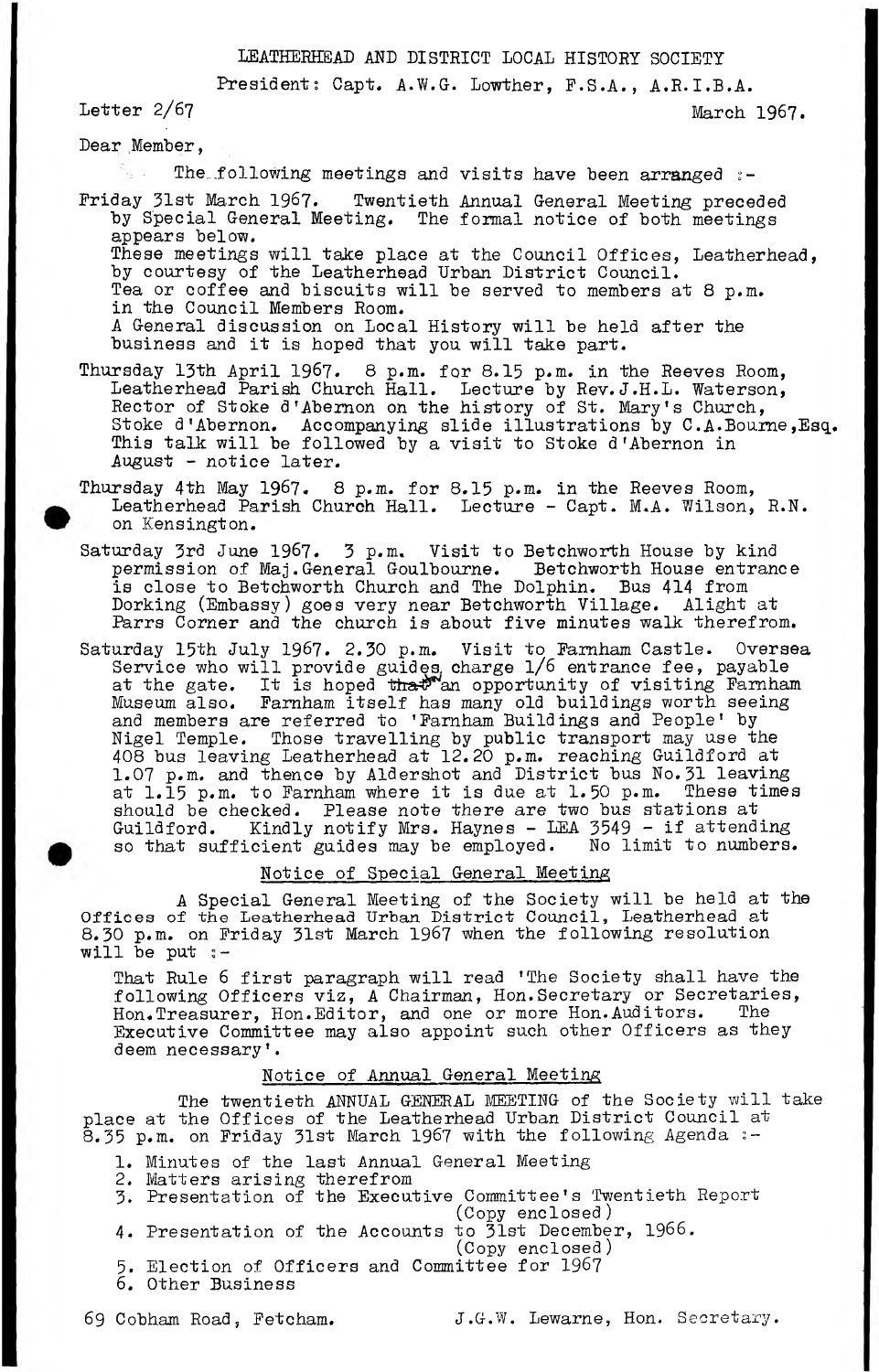LEATHERHEAD AND DISTRICT LOCAL HISTORY SOCIETY

President: Capt. A.W.G. Lowther, F.S.A., A.R.I.B.A.

REPORT OF THE EXECUTIVE COMMITTEE POR THE YEAR-ENDING 31st DECEMBER 1966.

### Ladies and Gentlemen,

Your Committee have pleasure in presenting its Twentieth Report.

1. Membership

The number of members of the Society for the year 1966 was 222 including 3 honorary and 2 life members. This represents an increase of 19 over the record 1965 figure, and is very gratifying to your Committee. It is with deep regret that the deaths are notified of Messrs. R.Alderson, A.J. Ginger and E.L. Tasselli.

2. Lectures and Visits The following were arranged :-February 24th Lecture 'Recent Excavations in Ashtead Forest'

by J.N. Hampton. March 25th Annual General Meeting followed by Lecture 'County Record Office' by Miss M.Gollancz, M.A.<br>April 29th Lecture 'History of Bellringing' by B. Ash. April 29th Lecture 'History of Bellringing' by B. Ash.<br>May 21st **Visit to Slyfield.** Visit to Slyfield. June 4th Visit to Esher Place July 9th Visit to Great Bookham Church September 8th Lecture 'Origin of Saxon Hundreds1 by Mrs. D. Nail. September 17th Visit to Nutshambles, Ashtead lead by Mrs. D. Nail. October 27th Leatherhead District Evening<br>November 10th Lecture 'English Castles' by<br>December 7th Lecture 'Geology and Fauna o November 10th Lecture 'English Castles' by D.F. Renn, F .S .A . December 7th Lecture 'Geology and Fauna of the Leatherhead Area' by W .H .E. Rivett.

An average of 50 members attended each meeting. The Hon.  $\bar{V}$ isits Secretary will be pleased to receive. suggestions from members regarding lectures and visits.

3. Proceedings

**•**

Volume  $2$  No.9 was distributed in 1966 and Volume  $2$  No.10 is currently"being distributed to members who have paid their subscriptions. Members may be interested to know that in addition to Copyright copies of the Proceedings which are sent to the British Museum, the Bodlean Library and the National Library of Wales, the following subscribe *% -*

The Goldsmiths Library, University of London. New York Public Library, U .S .A . Boston Public Library, U .S .A . Harvard College Library, Cambridge, Mass., U.S.A. Genealogical Society of the Church of Jesus Christ of Latter Day Saints, Salt Lake City, Utah, U.S.A. Ashmolean Museum, Oxford. McGill University, Toronto, Canada. Minet Public Library, Camberwell. Borough of Guildford Public Library. London Borough of Merton, Wimbledon Library. Surrey County Library, Esher.

Copies are also forwarded to the County Archivist, Surrey Record Office, Kingston-upon-Thames and the Surrey Archaeological Society. Individual subscribers are widely scattered throughout the United Kingdom. Back numbers of many parts are available for purchase, and enquiries as to prices should be made to the Hon. Secretary.

The Honorary Editor will be pleased to receive contributions to consider for inclusion in the Proceedings.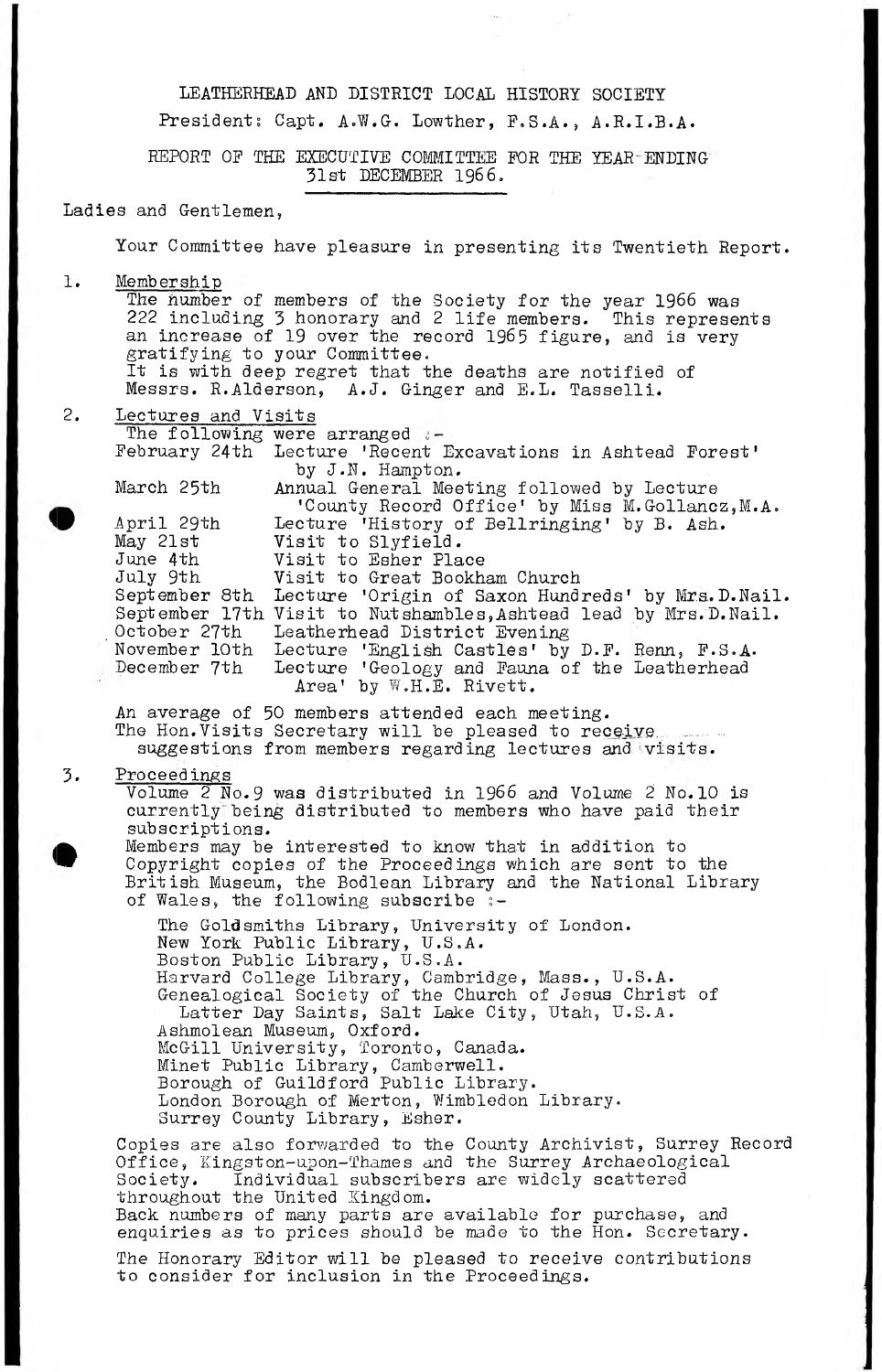4. Committee

 $A \cdot T$ . Ruby, M.B.E., 53 Nutcroft Grove, Fetcham. Chairman.

Mr a. B. Haynes, ............... -... Hon. Visits Sans Nom, Pir Tree Rd., Leatherhead.

Duntisbourne, Reigate Rd., Leatherhead. & Hon. Editor. W.T. Bristow,

Lloyds Bank Ltd., Leatherhead. Hon. Treasurer.

Mrs. I. Gardener, 66 West Farm Avenue, Ashtead. Committee Member

J.G.W. Lewarne, 69, Cobham Road, Fetcham. Hon. Secretary.

P.B . Benger, Committee Member **Alle Coulting** 

All members of the Committee retire at the Annual General Meeting and are eligible for re-election. Nominations for the Committee should reach the Hon.Secretary not later than March 29th and should state

- 1. Name of Nominee
- 2. Names of Proposer and Seconder
- 3.■ That the Nominee has expressed his or her
	- willingness to serve if elected.

5. Accounts

The Statement of Receipts and Payments for 1966 is enclosed. The Committee acknowledge with gratitude the grants made by the Surrey County Council and the Leatherhead Urban District Council, which so materially contribute to the effectiveness of the Society.

## 6. Subscriptions

These fall due on January 1st and the co-operation of members in making prompt payment will be appreciated. The Hon. Treasurer, W.T. Bristow, Lloyds Bank Ltd., Leatherhead, will be pleased to receive subscriptions at the Bank or at the Annual General Meeting.

#### 7. Activities

During the year a large number of enquiries are received, some from as far afield as Canada and the United States of America. Upwards of a score of talks have been given to local organizations and schools.

### 8. Costs

Postage rates continue to cause an increasing burden on the finances of the Society and the thanks of the Society are due to those who have assisted in hand delivery of Proceedings and News-letters where practicable.

9. Your Committee expresses its thanks to the Honorary Auditor, Lecturers and Guides for their services and it appreciates the support it receives from the Members of the Society.

> J.G .W . Lewarne, Honorary Secretary.

69 Cobham Road, Petcham, Leatherhead, Surrey.